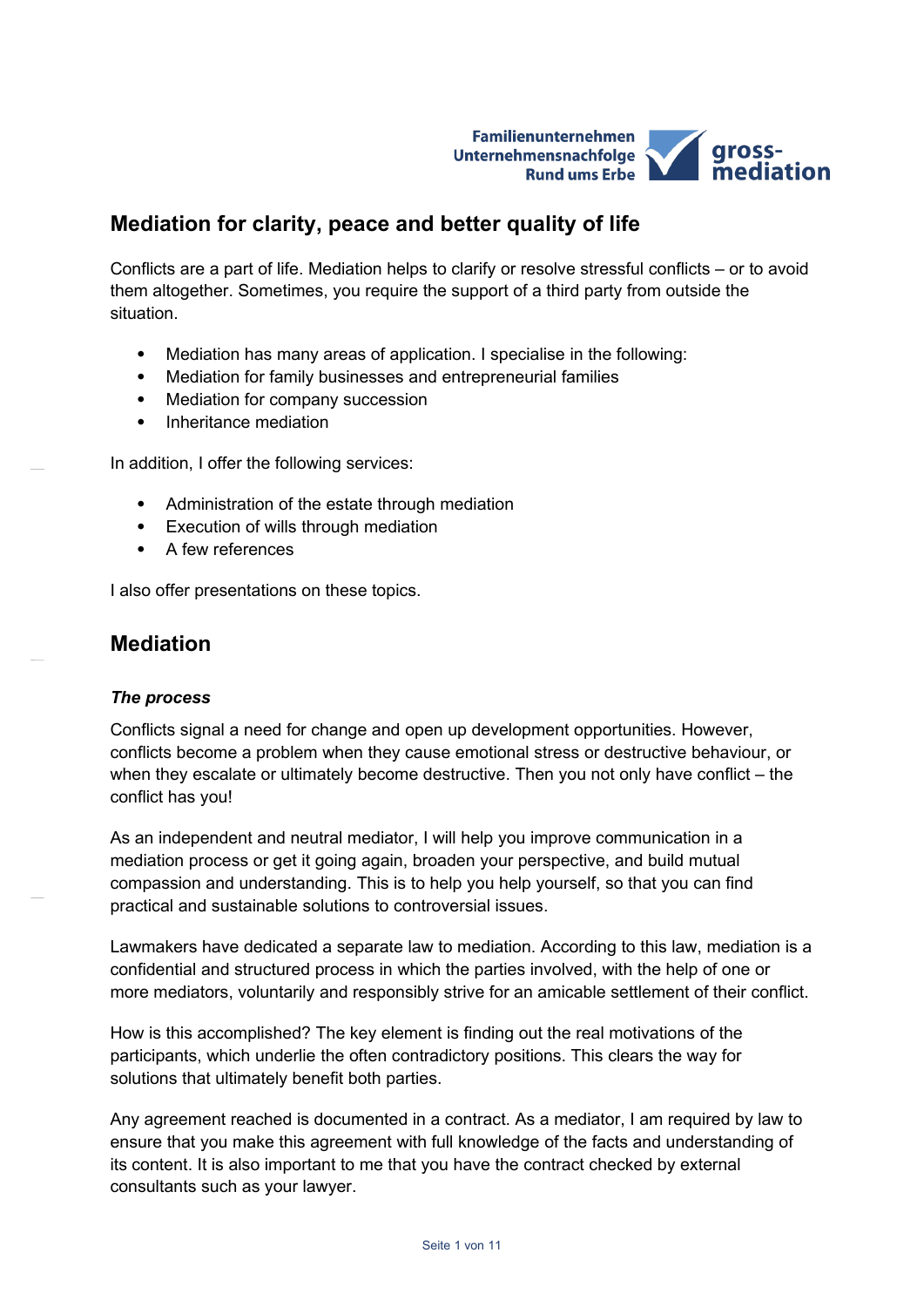

If you wish, I can also conduct mediation online.

#### *Advantages of a mediation over a court proceeding*

- Meditation uncovers the actual causes of the conflict. In court, the conflict is reduced to legal positions.
- The mediator supports and encourages those involved to work out a solution. In court, a judge decides.
- Solutions that are worked out and decided upon independently by those involved are usually more sustainable than judicial decisions. Winning litigation often does not settle the actual conflict and can leave participants and relationships permanently damaged.
- In mediation, acceptance of one's own weaknesses and understanding the other party often creates the turning point in the conflict. In Court people hide their own weaknesses and capitalise on other people's weakness to win.
- In mediation, we shape the future. In court, we only judge the past.
- Mediation saves time, money and energy. Legal proceedings cost time, money, and frustration.
- The mediation process is confidential, while court proceedings are usually public.

#### *A timely-initiated mediation...*

- … promotes family peace.
- … leads to a noticeable emotional relief for all those directly and indirectly involved.
- … helps to create a constructive cooperation, e.g. within the company.
- … protects against a long period of unproductivity or even loss of assets.

In addition,

- … mediation is voluntary and can be terminated at any time.
- … the decision to go to mediation does not rule out the choice to go to court later.

#### *My offer for lawyers, consultants or auditors*

Is finding a solution with your clients faltering? My experience has shown that people can quickly resolve issues as soon as their relationship issues have been resolved.

#### **My offer**

I also offer cooperative support for the benefit of your clients – and thereby also benefitting you: As a mediator, I accompany your clients as they clarify emotional and relationship issues or any other issues from my areas of expertise. This clears the way for finding a good solution on a factual level. I will honour your mandate.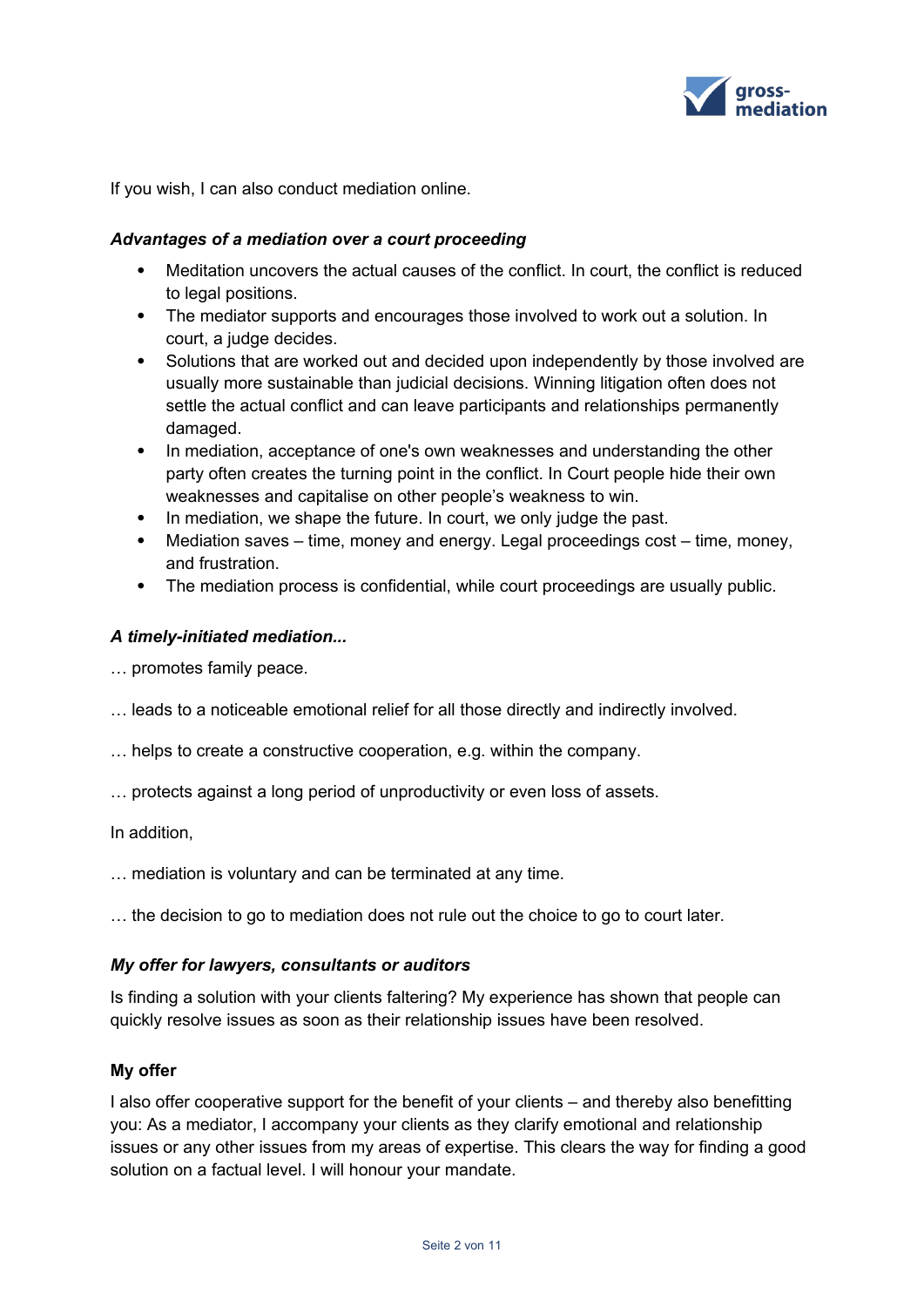

### *An example of successful mediation*

A daughter and son inherit half a house each from their mother. The daughter has been living with the mother and has taken care of her, and for that reason, has put her own career on hold. The successful son has rarely been in contact with his mother and sister. The daughter would prefer to reside in the house but cannot buy out her brother. A partial public auction is imminent – initiated by the brother – which would lead to a revenue significantly below the current market value.

Sister and brother agree on a mediation. The sister learns that her brother's breaking off contact relates to a year-old humiliation caused by the parents. Her listening and growing understanding bring the brother to the realisation that he should see his half of the house no longer as compensation for this subjectively sustained injustice. The brother begins to recognise and appreciate the sister's dedication to the mother and her putting her own career on hold. They agree that the sister will receive the house. One of the two apartments in the house is rented out. The brother's share of the inheritance – reduced by a care compensation for the sister – will be paid off via a long term, backed loan by the sister via the rental income.

## **The path**

With the support of the mediator, the parties sat down and disclosed their interests and motives, which had been hidden behind their original positions and claims: from confrontation to cooperation.

#### **Benefit**

A resolution was found without any losers, emotional topics were clarified, revenue losses were avoided, and the house was kept.

#### *My fee*

Working together requires trust. In the free initial consultation, we get a first impression of each other and can decide on future cooperation. After that, I work on an individually agreed upon hourly basis, reported by time and activity logs.

## **Mediation for family businesses**

## **Do you or your family own and run a business?**

Then you know that those involved usually have several roles simultaneously – as a family member, company manager or owner. On the one hand, this is the core strength of a family business.

On the other hand, the almost unavoidable mixing of roles and resulting conflicts of interest create an increased susceptibility to conflict and high demands on all those involved.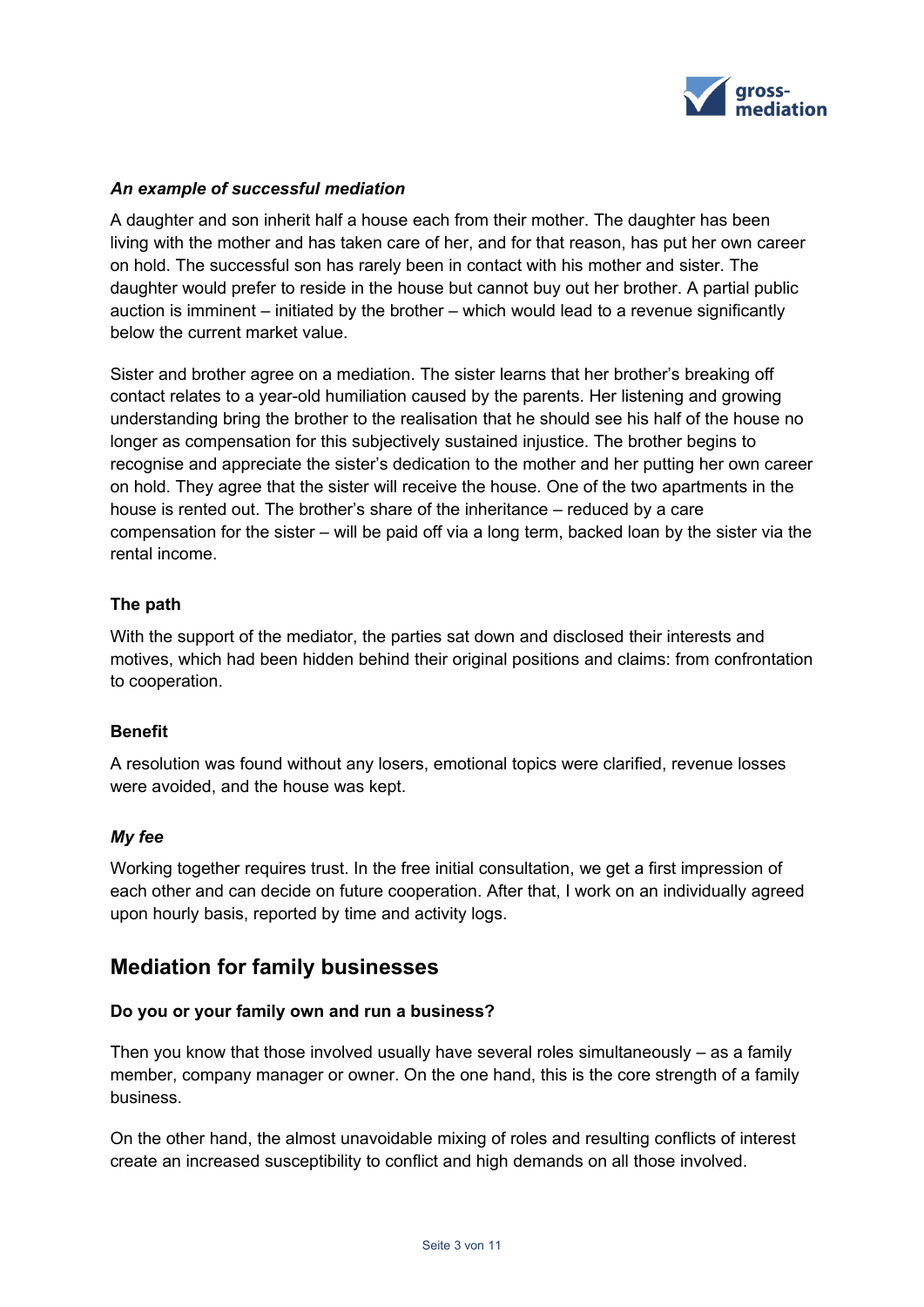

The connection between family and company results in a unique dynamic that is particularly affected by – and evident in – complex decision-making processes and conflict situations.

#### *My offer*

During the mediation process, I grasp this dynamic and uncover the different logics and paradoxes as well as the positions and desires of those affected. Only through understanding the feelings and unique perspectives of all those involved can we find meaningful and sustainable solutions to the issues at hand.

#### *Your benefits*

My many years of experience as a self-employed auditor and entrepreneur have given me valuable insights into the realm of "family business". In addition, a well-equipped toolbox helps me to be able to react flexibly in different situations. All in all, excellent prerequisites to assist you in gaining clarity and making the best possible, future-oriented decisions for your family and company.

#### *Typical situations*

- Shareholder conflicts, management conflicts, conflicts among siblings
- Creating a family charter
- Revision of partnership agreement
- Estate planning
- Emergency preparedness and other conflict prevention measures
- Clarification of role conflicts and conflicting interests, from discrepancies between the frameworks of "family "and "company"
- Family conferences or family talks
- Company succession

## **Mediation in company succession**

#### **Would you like to hand over your company within or outside of the family?**

For a company transfer within a family, both family members have facts and especially emotional challenges that need to be overcome in the succession process.

Such a delicate process needs to be well planned and supported.

It's essential to pay particular attention to the mixture of roles, conflicting interests and contradictions that result from the amalgamation of family and business.

#### *My offer*

I gladly support you in balancing the different forces at work to make the succession process a successful event for everyone involved. A mediation process forms an excellent framework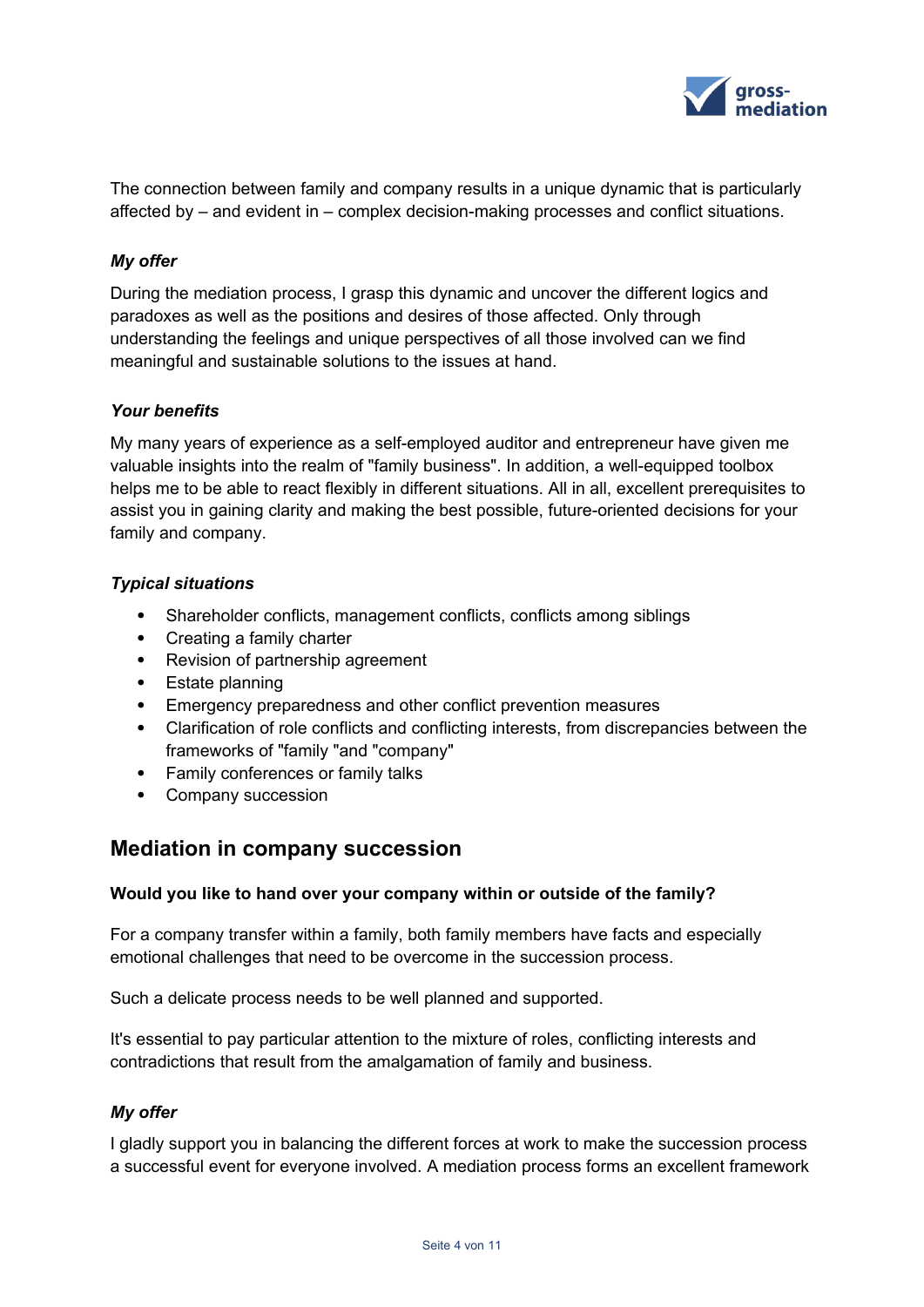

for this outcome. In addition, or as an alternative, I can take on the role of coordinator for your succession process.

#### *Your benefits*

Not only do I have the necessary mediation skills for such a task, but I also have a wealth of experience in the economic, fiscal, and legal issues involved. Thanks to many years of interdisciplinary cooperation, I understand the language of lawyers, tax consultants and other service providers involved in the process.

#### *Typical situations*

- The pending decision as to whether to hand over the property and/or management to one or more persons
- And deciding whether to hand it over within or outside of the family
- Coordination of interests and expectations between the transferor and the transferee
- Balancing different ideas of fairness
- Drafting of a family charter before/after company handover
- Coordination of succession in the company with private estate planning
- Creation of an emergency binder or emergency plan
- Sudden deficiency or death of the family entrepreneur
- The entrepreneur's withdrawal a farewell to one's life's work

## **All regarding inheritance – Inheritance mediation**

#### **Are you a bequeather or heir?**

In inheritance matters, factual matters are closely linked to relationship issues. Imagine if every family member had written down their own family history – especially the feelings associated with it – in an imaginary book. At the latest, when the subject of "inheritance" becomes real – consciously or unconsciously – those affected will bring out this "book of life" again. Naturally, they then want someone to listen to the chapters that are most important to them. And isn't it also your wish that all goes well and fairly so that everyone involved can get along with each other or heal their relationships?

#### *My offer*

I offer you a mediation process in which we first structure the initial situation in a clear manner and everyone can bring their important issues to the table in a protected and confidential setting – preferably before the inheritance. Of course, it can also be afterwards – which takes courage; however, it clears the way for self-determined solutions that permanently preserve or restore family peace.

#### *Your benefits*

As a mediator and executor familiar with inheritance matters, combined with vast professional and real-life experience, I can easily adapt to your particular issues and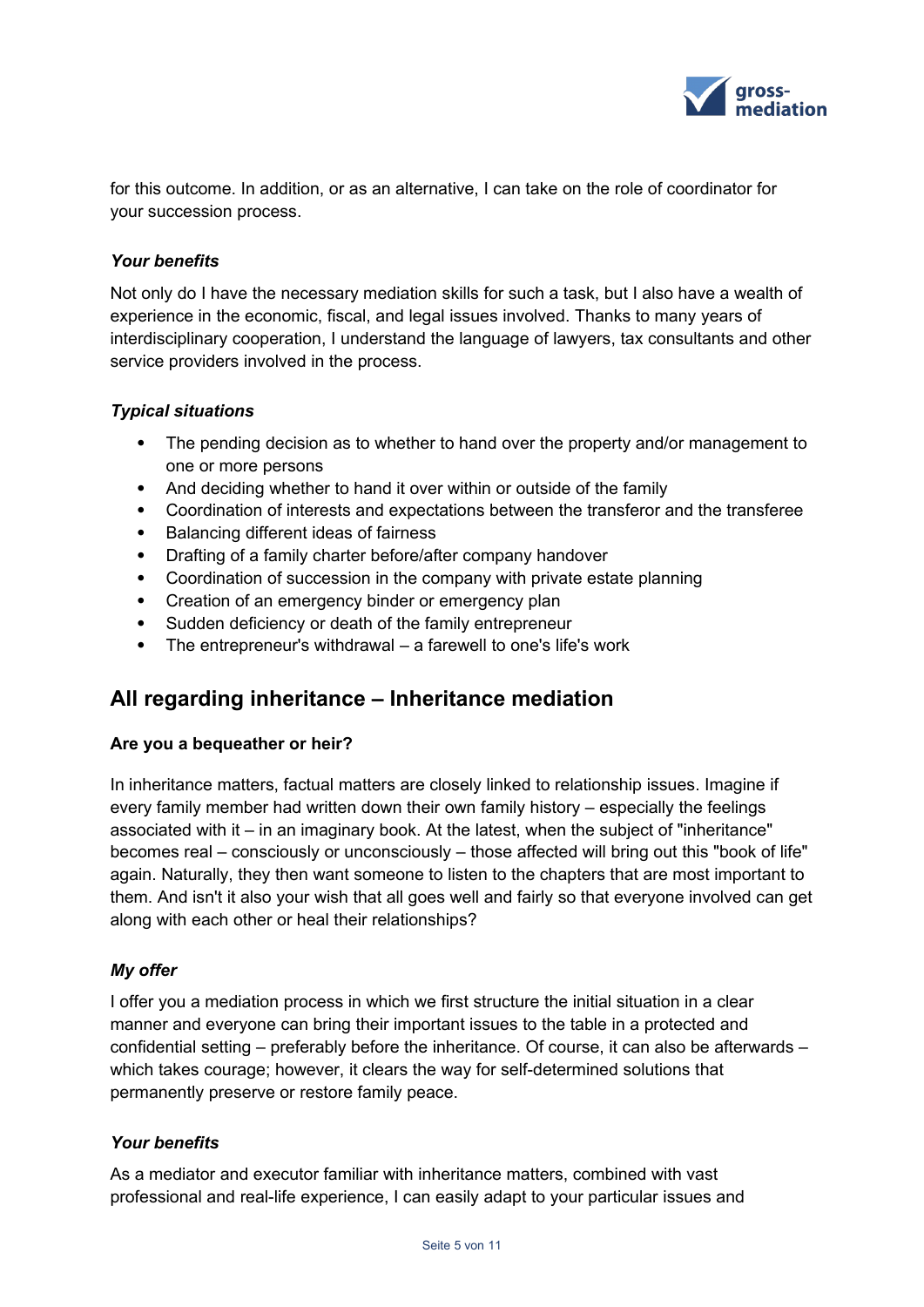

concerns. It is vital that I really understand all conflict partners on a factual level and emotionally. This makes a growing, mutual understanding possible for all parties involved.

#### *Typical situations during a bequeather's lifetime*

- Preventive and constructive estate planning involving those affected this includes structuring your topics and clarifying your own intentions
- Company succession
- Anticipated succession
- Planning and implementation of preventive measures, e.g. healthcare proxies
- Conflicts among siblings

#### *Typical situations after the death of the bequeather*

- Interpretation of the will
- Estate settlement or accompanying a community of heirs
- Enforcement of the compulsory portions
- Execution of a will
- Distribution of the estate
- Clarification of perceived injustices in a legal or will succession
- Recognition or appreciation of achievement, e.g. caring for parents
- Will of the disabled
- Preliminary and beneficiary inheritance

## **All regarding inheritance – mediative estate processing**

#### **Would you like support after the inheritance?**

When the bequeather has passed, you, as their heir, follow in their legal footsteps. You take over the entire estate – assets and debts. This goes hand in hand with rights and obligations. There's a lot to take care of, even if you are not ready for it during your period of mourning. In this situation, it is good to have someone there who can relieve you of a wide range of tasks and duties.

#### *My offer*

Feel free to contact me if you would like such relief and assistance with the settlement of the estate. Get an idea of how I can help. I'll do my best to justify putting your faith in me.

#### *Your benefits*

I bring over 25 years of experience in economic, fiscal and financial matters – combined with my knowledge as a certified executor and mediator – to the table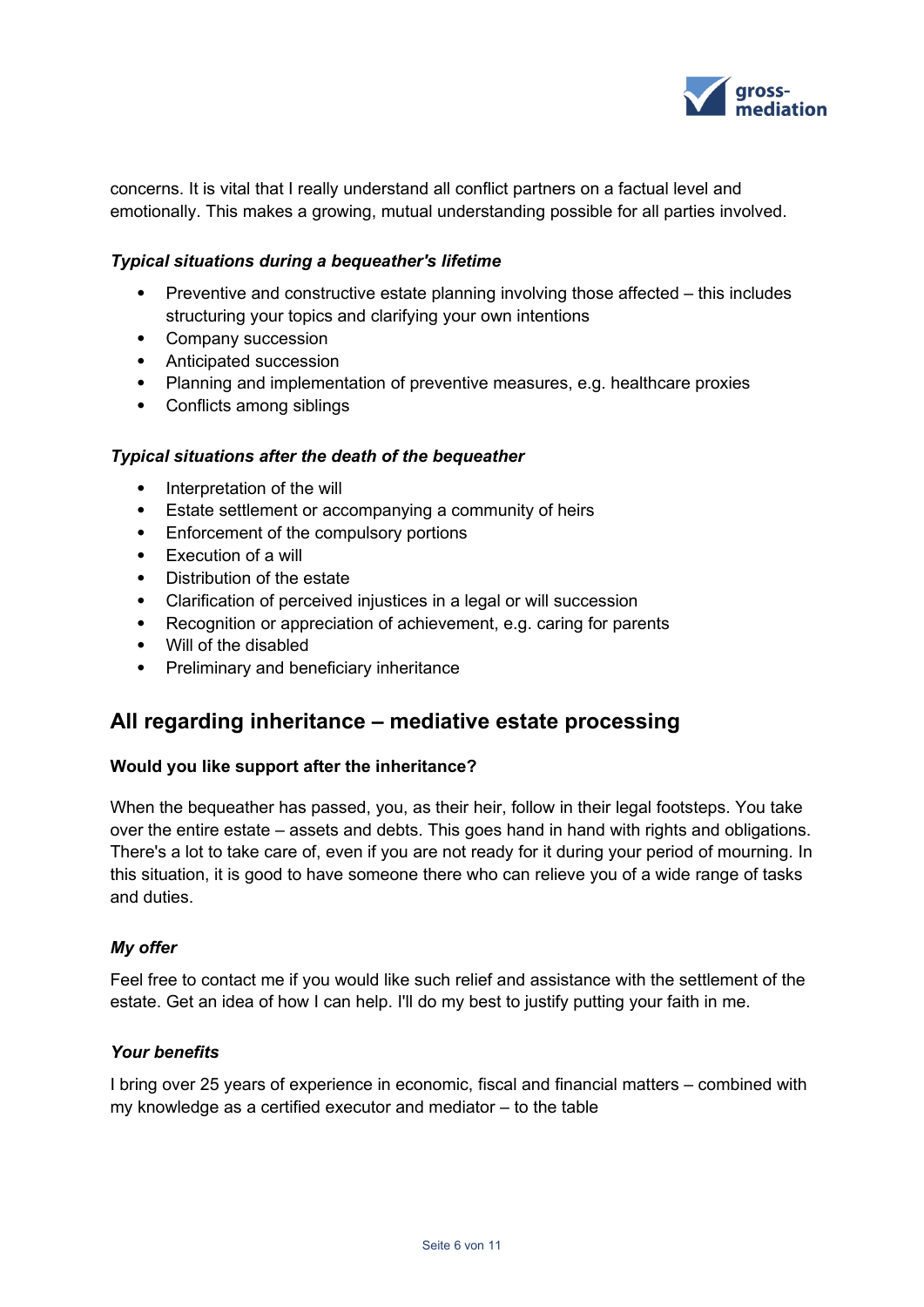

### *Typical reasons for entrusting me with the settlement of estates*

You are unable to take care of the estate yourself, perhaps because you don't have the energy, you live far away, or your time is limited.

The financial or family circumstances of the deceased, or your own, is complex.

To avoid disputes, you would like support with the coordination and communication between the heirs from a neutral and independent party.

In acute disputes, a mediator experienced in inheritance matters should mediate.

#### *My task*

I support you in securing, administering and distributing the estate to the extent we have agreed upon. This includes, for example, the implementation of an existing will, the fulfilment of tax obligations, the settlement of liabilities and the realisation of assets that are not required.

After our consultation, I will first get as precise an overview of the estate as possible, including the digital one:

- What assets are there, and where are they located?
- What liabilities, contracts and memberships exist and what are the notification deadlines (e.g. concerning existing insurance) or notice periods (e.g. with regard to a rented apartment)?
- What contractual relationships do the deceased leave behind as an internet user?

In the case of a community of heirs, the estate is usually divided among them – the German Civil Code refers to "distribtuion of an estate ". I will draw up a settlement plan to address this, which I will coordinate with you as the heir.

#### *Mediative approach*

The goal is to find solutions that meet the interests and needs of all heirs while honouring the will of the bequeather. Therefore, it is important to me to be in close contact with all heirs. I aim to carry out the tasks that arise with good intuition and sensitivity. Thanks to a transparent method, all those involved remain informed at all times.

## **All regarding inheritance – mediative execution of wills**

#### **Would you like someone to carry out your last will and testament?**

Execution of a will can be the method of choice. It can be ordered in your will or contract of inheritance by you to carry out your wishes, prevent disputes and exonerate heirs. As executor, I administer and distribute your estate according to your specifications. Executing a will is particularly recommended in the case of complicated family or financial circumstances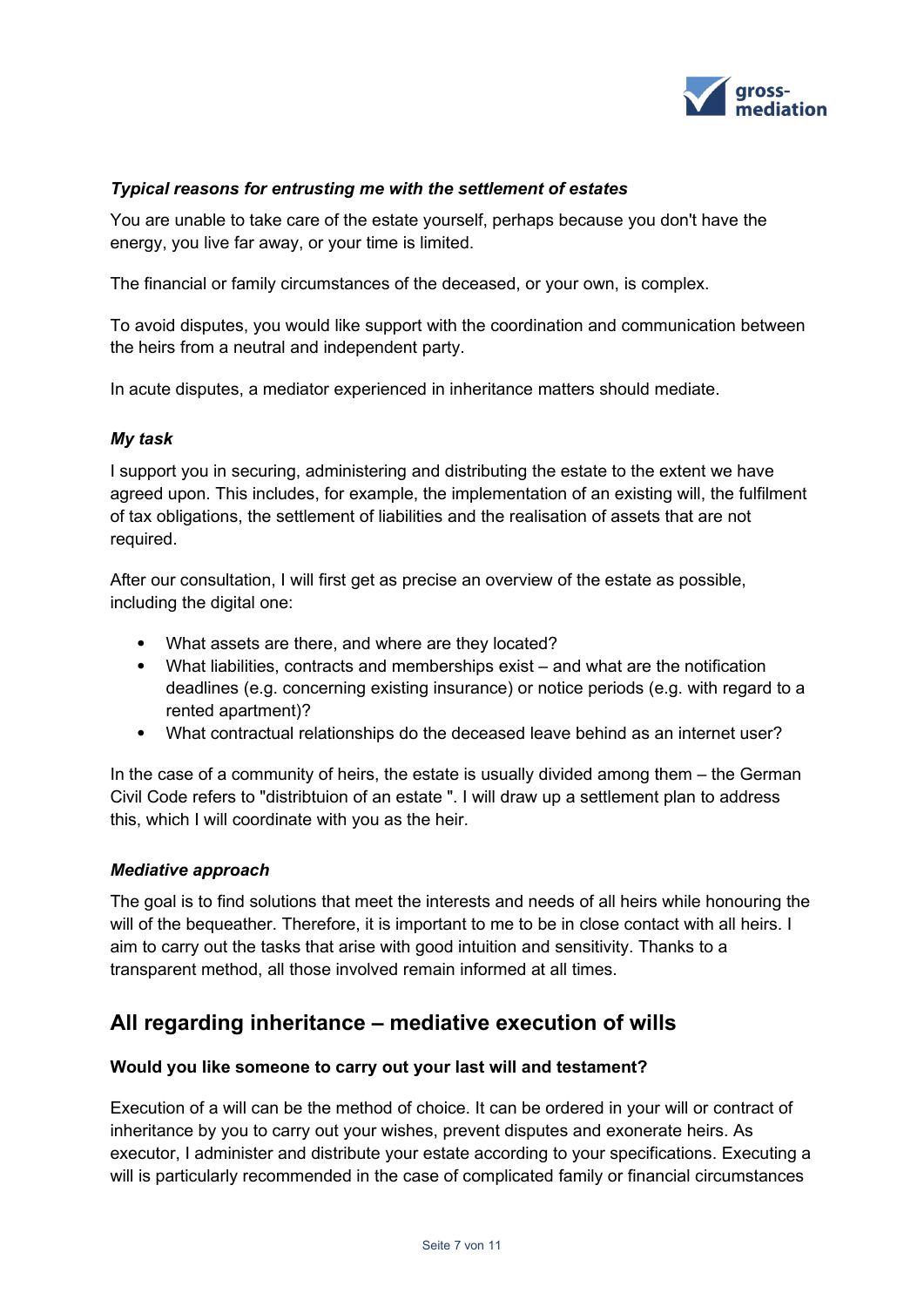

– or if you want to ensure a smooth distribution of your estate among the heirs or other beneficiaries.

## *My offer*

Do you need an executor of your will you can trust and who has the appropriate qualifications? I would be happy to take on this highly personal role for you.

## *Your benefits*

My certification by the Working Group for the Execution of Wills and Wealth Management (Arbeitsgemeinschaft Testamentsvollstreckung und Vermögenssorge e.V.) and my experience and knowledge as an auditor and mediator give me an excellent foundation.

## *Trust and competence*

Execution of a will is a sensitive subject. As the bequeather, you must be able to trust me absolutely as the executor: my professional skills, my sense of responsibility, my credibility, and my way of working – which must be thorough and reliable. I also see it as my responsibility to win the trust of the heirs and all those affected by the execution of a will.

## *My task*

My tasks include, above all, the preparation of the list of estates, the settlement of liabilities, the execution of your testamentary dispositions (e.g. legacies, conditions and division order), the settlement of inheritance tax, and the distribution of the estate among your heirs (execution). If it is your wish, I will also administer the estate for a period of time (long-term execution). Other types of executorship are also possible, tailored to fit your needs.

#### *Mediative approach*

Sometimes heirs can initially perceive the appointment of an executor as a lack of trust in them by the bequeather. Therefore, it is all the more vital for me to be in good contact with the heirs and to ensure a fair balance of interests and agreement between them. As an executor of your will, I take on a moderating or mediative function. The goal is that after an inheritance, a good relationship between those involved should continue or become possible again.

It is my concern to talk to you well before the inheritance to understand what is important to you. Then I can be an excellent trustee to carry out your wishes.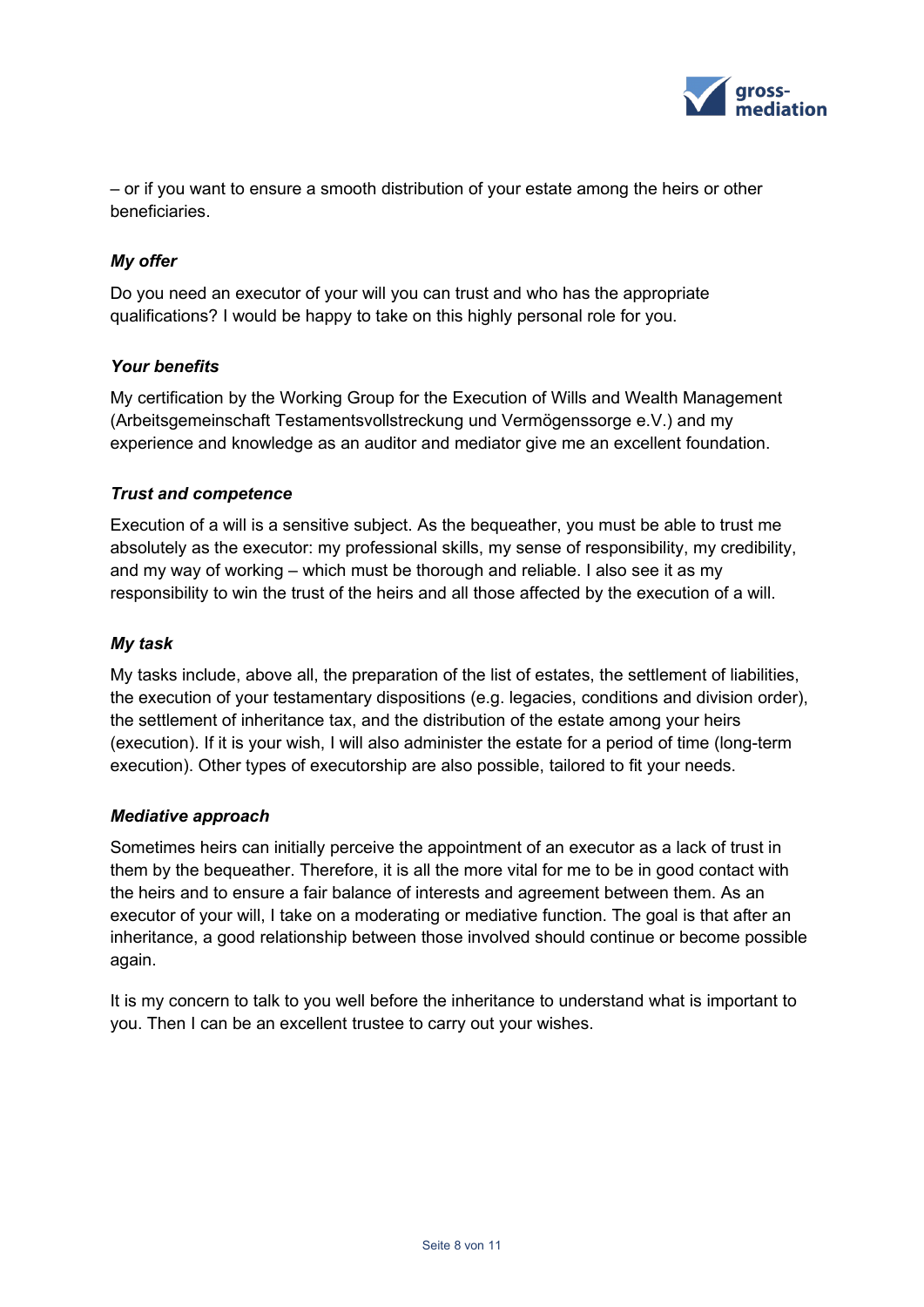

## **About me**

### *Michael Groß*

- born 1965 in Freiburg im Breisgau
- four siblings
- married, two adult children
- residing in Munich

#### *Professional training and additional qualifications*

- Degree in Economics (1991), Albert Ludwigs University Freiburg
- Appointment as Auditor (1998)
- Mediation training with Drs. Gisela und Hans-Georg Mähler (Eidos e.V., 2014)
- Additional training in Cooperative Practice, a method similar to mediation (2017)
- Certified Mediator (since 2018)
- Executor (AGT, since 2018); certified according to the guidelines of the AGT e.V., Bonn

#### *My path*

For more than 25 years, my professional focus has been on economic, tax, and legal issues. Meanwhile, it is important to me to look at things from an emotional viewpoint – aside from the factual – since it is often deadlock behavioural patterns, entangled relationships, and unresolved conflicts or systemic inconsistencies that make it difficult to resolve factual issues.

Today I am interested in people from a holistic viewpoint – level-headed, with heart, mind and feelings. That's why I became a mediator: In a mediation, not only the issue to be resolved has relevance, but also the "person as a whole ".

#### *My conviction*

I full heartedly believe, a sense for what is most important to a person increases with age. They become more and more aware that their lifetime and creative power are limited. This becomes more apparent when it comes to your estate – inheritance or succession. As a rule, people don't wish to leave their family in a quarrel or cause one through their estate. Instead, they want to pass on something that has been meaningful to them throughout their life.

#### *My motto*

"Do what you wish you had done when your time here is over" – I'm driven by this motto. I have great respect for the path that older people have taken, all of their life experiences and achievements. That is what motivates me to support them when it comes to passing some of that experience and achievement to their offspring, and facilitating an understanding between generations. So, I get to the bottom of things. I'm interested in the "big picture": who and what is related to each other, and what dependencies result from this.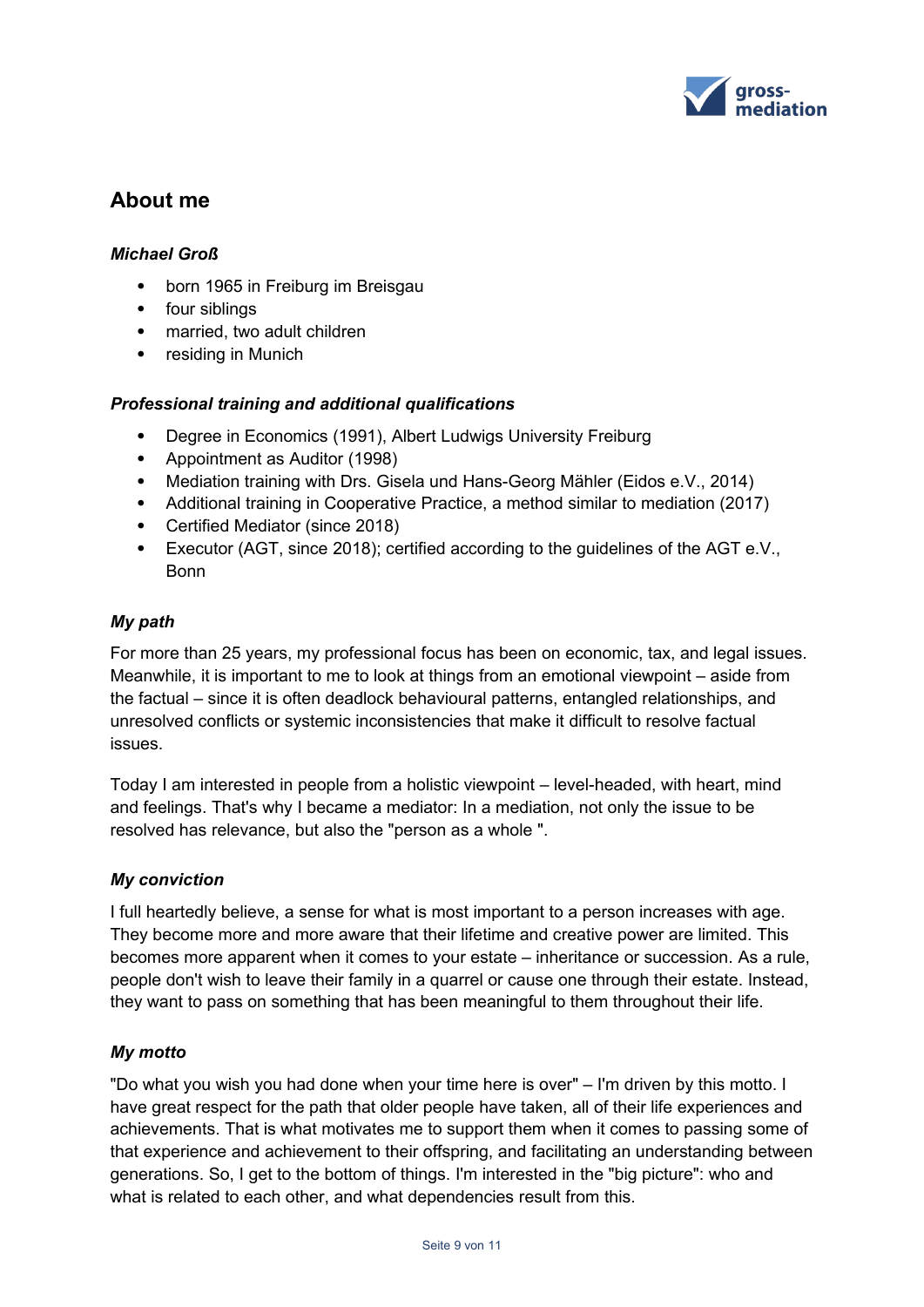

I also enjoy working in interdisciplinary teams. I am happy to call upon external expertise from a broad network when I hit a roadblock.

## *My goal*

What do I wish for? To do what fits me, my personality, and my own development: supporting and accompanying people and their families on the challenging path through change and new beginnings.

#### *Work experience*

1991–2002 (employed): Audit and preparation of individual and consolidated financial statements, and special topics (e.g. due diligence reviews, business valuation)

- Most recently as Audit Manager and Authorised Signatory for Haarmann, Hemmelrath & Partner GmbH Lawyers, Auditors, Tax Accountants (working in London for five months)
- Head of Accounting for HOT Networks AG, the former holding company of an international group for home shopping, travel shopping, and interactive entertainment via television and internet

Since 2002 (self-employed):

 Mainly in corporate taxes, accounting, preparation of individual and consolidated financial statements, interim management, and special issues (e.g. liquidations)

Since 2017

Portfolio expanded to include mediation and inheritance issues

#### *Corporate clients – a selection*

- Home Shopping Europe Group
- IAC/InterActiveCorp Group
- ResMed Group
- Beta Film GmbH
- Deloitte GmbH Auditing company
- Graf Kanitz, Schüppen & Partner Lawyers, Auditors, and Tax Consultants

#### *Trainings – a selection*

In the areas of accounting, taxes, and law

In the field of mediation

- Mediation competencies for companies and organisations
- Mediation and leadership